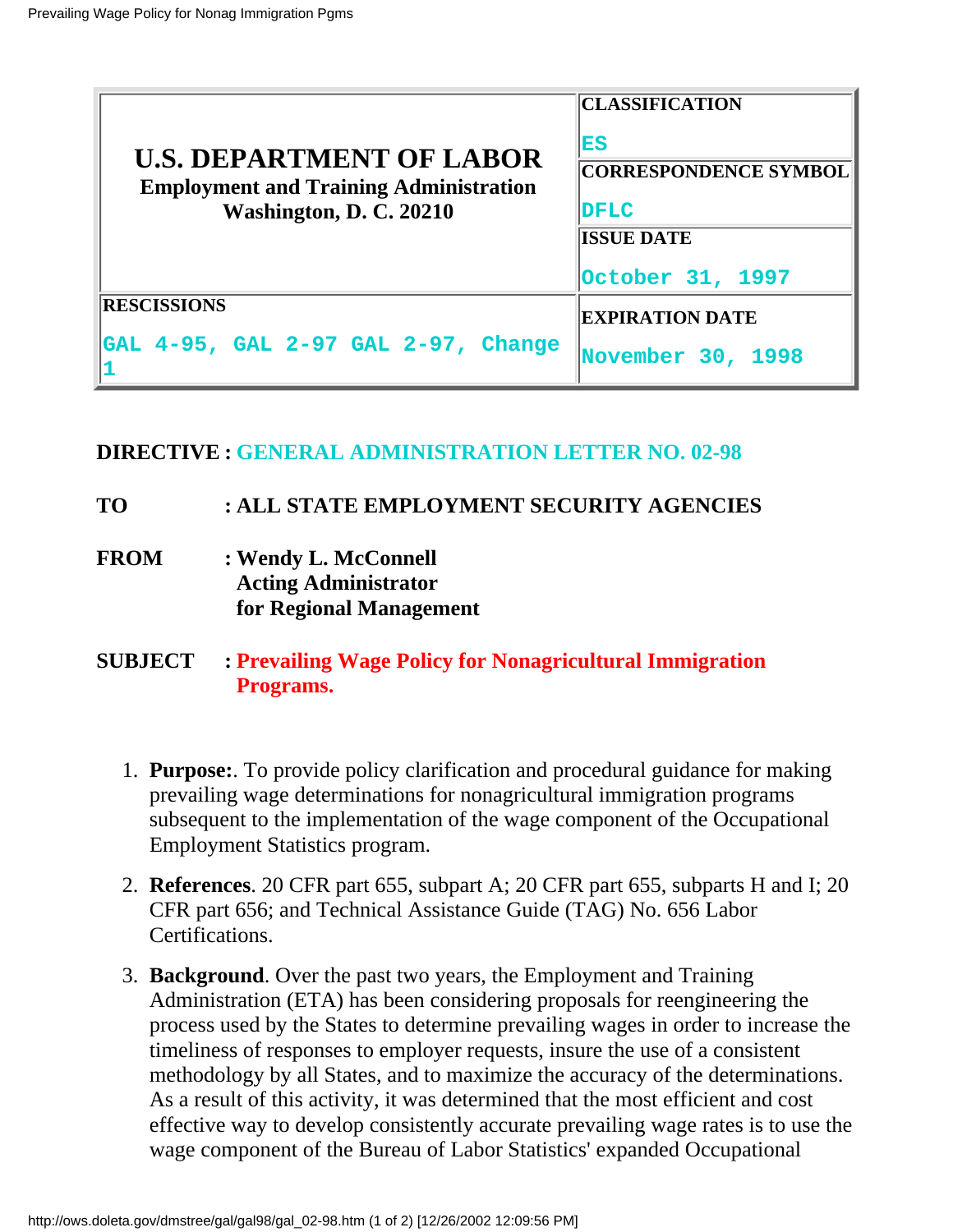Employment Statistics (OES) program.

Effective January 1, 1998, State Employment Security Agencies (SESAs) are to implement the attached prevailing wage policy for nonagricultural immigration programs. The OES wage data should not be used for alien certification purposes until that date unless there are no other sources of wage data for a particular occupational classification and area. The validity of SESA surveys or published surveys which were to expire October 1, 1997, pursuant to GAL 2-97, "Changes in the Prevailing Wage Process for Labor Certification During Fiscal Year 1997," is hereby extended through December 31, 1997. The policy guidance provided in this document supersedes that contained in GAL No. ' 4-95 (May 18, 1995) effective January 1, 1998.

- 4. Action Required. State Administrators are requested to:
	- A. Provide the attached policy and procedural guidance to appropriate staff.
	- B. Instruct staff to follow these policies and procedures in making prevailing wage determinations under the permanent and H-2B temporary labor certification programs as well as under the H-1B nonimmigrant program for professionals in specialty occupations or as fashion models of distinguished merit and ability.
- **Inquiries**. Inquiries regarding this memorandum should be addressed to the 5. appropriate regional certifying officer.
- 6. Attachments. [Prevailing Wage Policy for Nonagricultural Immigration](http://ows.doleta.gov/dmstree/gal/gal98/gal_0298a.pdf) [Programs.](http://ows.doleta.gov/dmstree/gal/gal98/gal_0298a.pdf)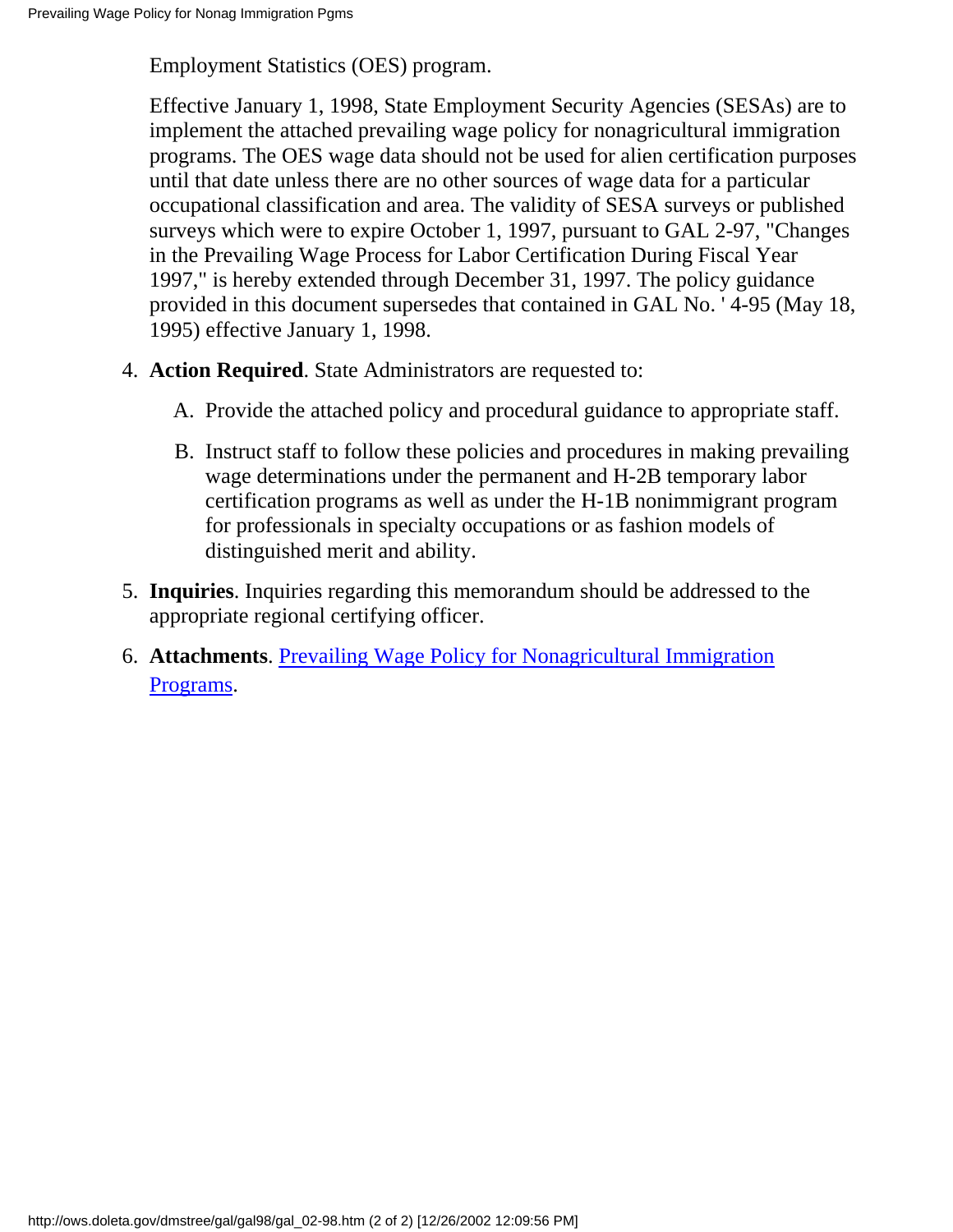# **Table of Contents**

## **Prevailing Wage Policy for Nonagricultural Immigration Programs**

| Item<br>Page                                          |                |
|-------------------------------------------------------|----------------|
|                                                       | $\mathbf 1$    |
|                                                       | $\mathbf 1$    |
|                                                       | 1              |
|                                                       | $\overline{2}$ |
| D. Nature of the Job                                  | 3<br>3         |
|                                                       | 4              |
| F. Expansion of the Area of Intended Employment       | $\overline{4}$ |
|                                                       | $\overline{4}$ |
|                                                       | 5              |
| Responses to Requests for Wage Determinations         | 6              |
| J. Use of Employer-Provided Published Wage Surveys or | $\overline{7}$ |
| K. Documentation Issues in Responding to Prevailing   | 9              |
| L. Challenges to Prevailing Wage Determinations       | 9              |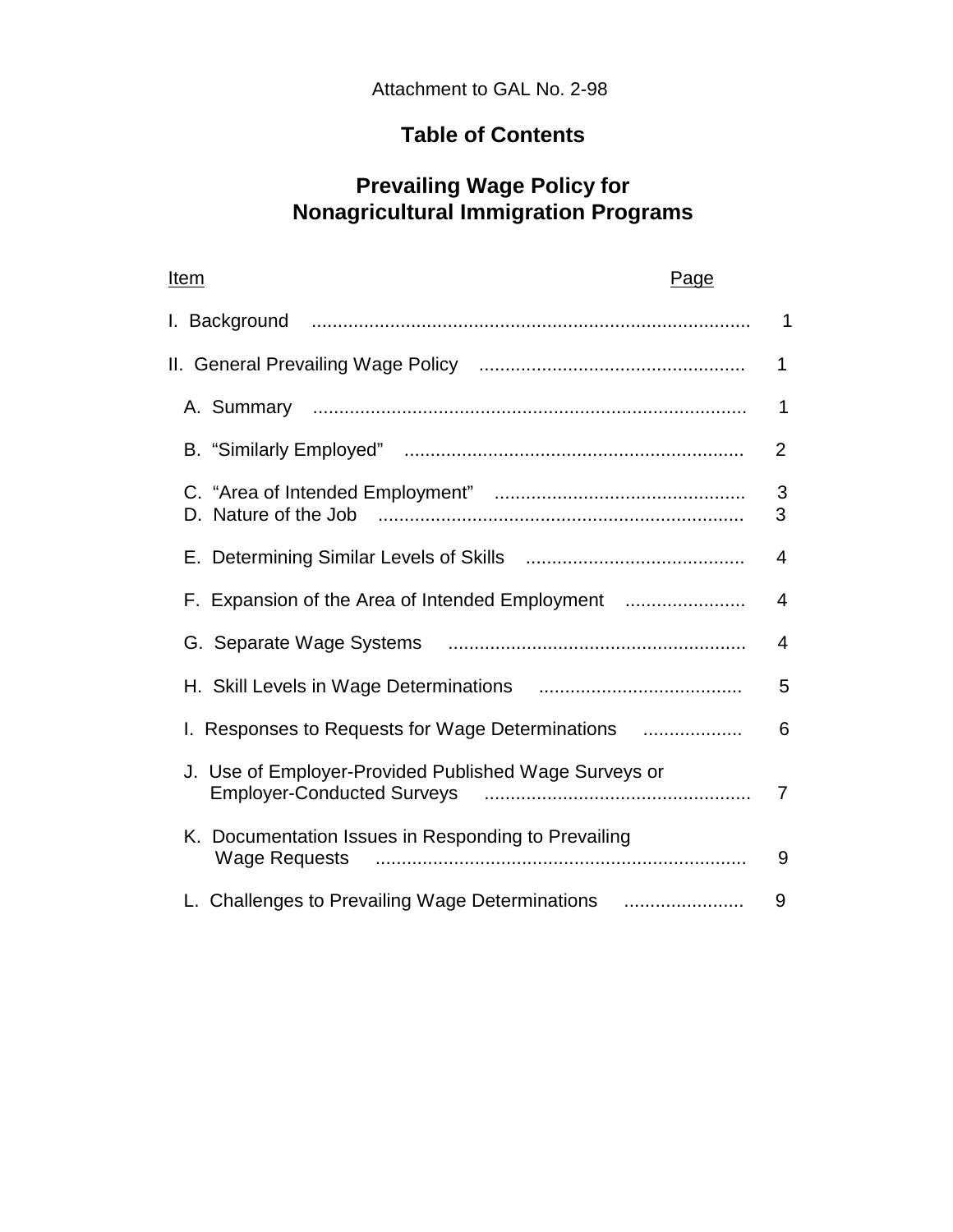## **PREVAILING WAGE POLICY FOR NONAGRICULTURAL IMMIGRATION PROGRAMS**

## **I. Background**

In arriving at prevailing wage determinations, the same policies and procedures shall be followed for the permanent labor certification program, the nonimmigrant program pertaining to H-1B professionals in specialty occupations or as fashion models of distinguished merit and ability, and the H-2B temporary nonagricultural labor certification program. The implementation of the wage component of the Occupational Employment Statistics (OES) program requires that policy clarification and procedural guidance be issued to ensure consistency among State Employment Security Agencies (SESAs) in making prevailing wage determinations.

### **II. General Prevailing Wage Policy**

#### A. Summary

In determining prevailing wages for the permanent and H-2B temporary labor certification programs and the H-1B program the regulatory scheme at 20 CFR 656.40 must be followed. Where a wage determination has been issued under the Davis-Bacon Act (DBA) or the Service Contract Act (SCA), or negotiated in a collective bargaining agreement, that rate shall be controlling. In the absence of a wage determination issued under the DBA, SCA, or a collective bargaining agreement, SESAs are to determine prevailing wage rates using wage surveys conducted under the wage component of the OES program. In the absence of a wage determination under the DBA, SCA, or a collective bargaining agreement, if the employer provides the SESA with a survey, whether public or private, which meets the requirements described in item J of this General Administration Letter, that rate shall be used by the SESA as the prevailing wage determination in response to that particular request. Where no wage determination exists under any of the above sources and the SESA is aware of alternative sources of wage information, whether public or private, the SESA may utilize that wage data for prevailing wage purposes as long as it meets the criteria established in item J with regard to the adequacy of employer-provided wage data.

The methodology in any type of survey must reflect the average (arithmetic mean) rate of wages, that is, the rate of wages to be determined, to the extent feasible, by adding the wages paid to workers similarly employed in the area of intended employment and dividing the total by the number of such workers. This will, by definition of the term arithmetic mean, usually require computing a weighted average. Surveys which list a median or modal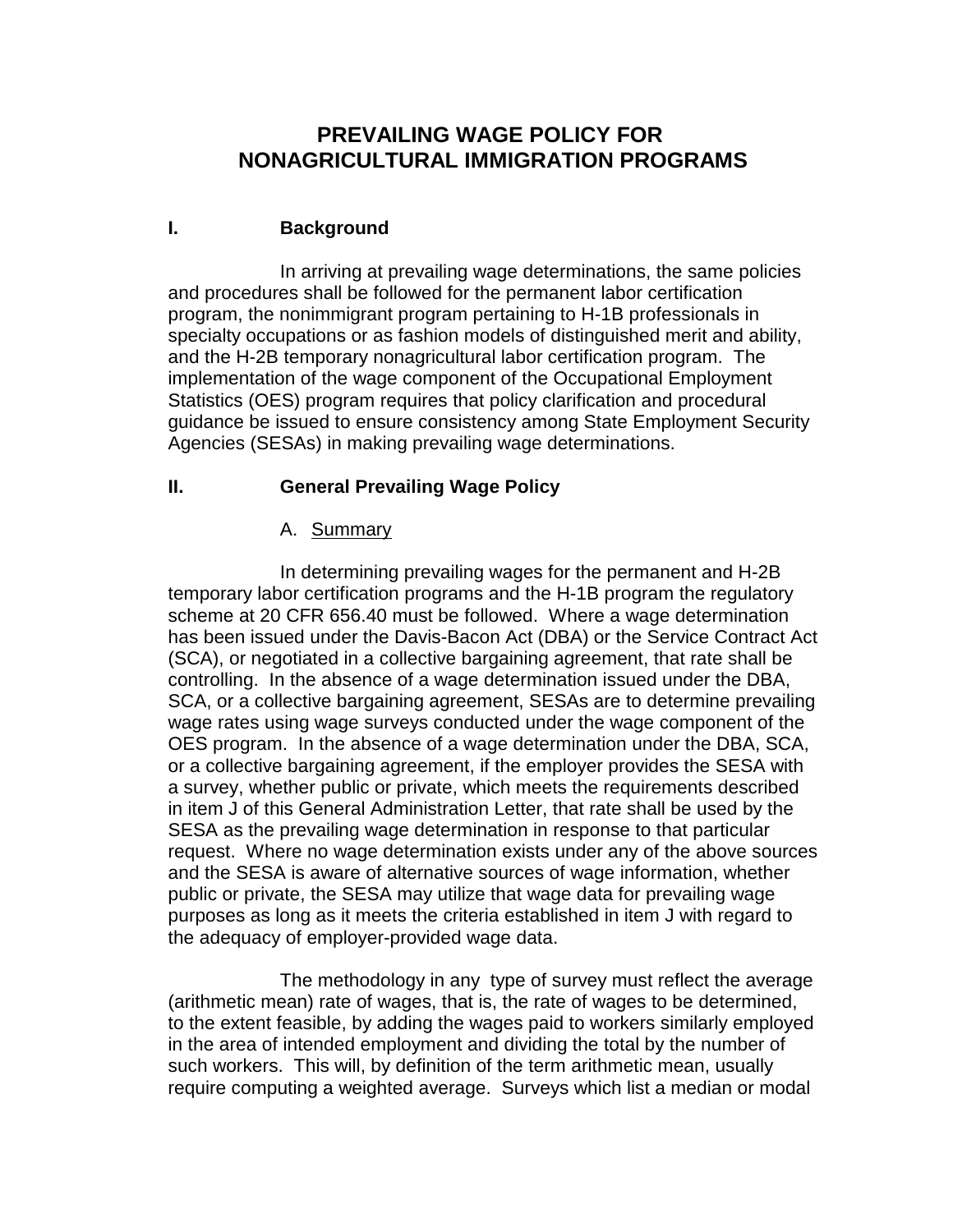wage rate may not be used. The regulations also provide that the wage offered by the employer shall be considered as meeting the prevailing wage standard if it is within 5 percent of the average rate of wages. The 5 percent variance does not apply to prevailing wage determinations based on DBA or SCA determinations nor does it apply to wages set forth in negotiated union agreements.

However, SESAs and employers should be aware that the Department's enforcement policy under the H-1B program does not allow a 5 percent variance if back wages are assessed as a result of an investigation conducted of an H-1B employer. In the H-1B program, the required wage rate is the higher of either the "actual wage" (see §655.731(a)(1)) or the "prevailing wage" (see §655.731(a)(2)). Where the required wage is the prevailing wage and if an employer pays a rate that is no less than 95 percent of the prevailing rate of wages, no violation will be found. However, if the employer is found to have paid less than 95 percent of the prevailing wage, a violation will be cited and back wages will be assessed and due based on 100 percent, not 95 percent, of the prevailing rate. The 5 percent variance does not apply where the required rate is the actual wage.

In issuing wage determinations the SESAs may be required to convert an hourly rate to a weekly, monthly or annual rate, or to convert a weekly, monthly or annual rate to an hourly rate. As a matter of policy, such conversions shall be based on 2,080 hours of work in a year.

B. "Similarly Employed"

Section 656.40 defines "similarly employed" as having substantially comparable jobs in the occupational category in the area of intended employment, except that if no such workers are employed by employers other than the employer applicant in the area of intended employment, "similarly employed" means:

- (1) Having jobs requiring a substantially similar level of skills within the area of intended employment; or
- (2) If there are no substantially comparable jobs in the area of intended employment, having substantially comparable jobs with employers outside of the area of intended employment.

Occupations within an OES code will be considered as meeting the criteria of similarly employed as defined above.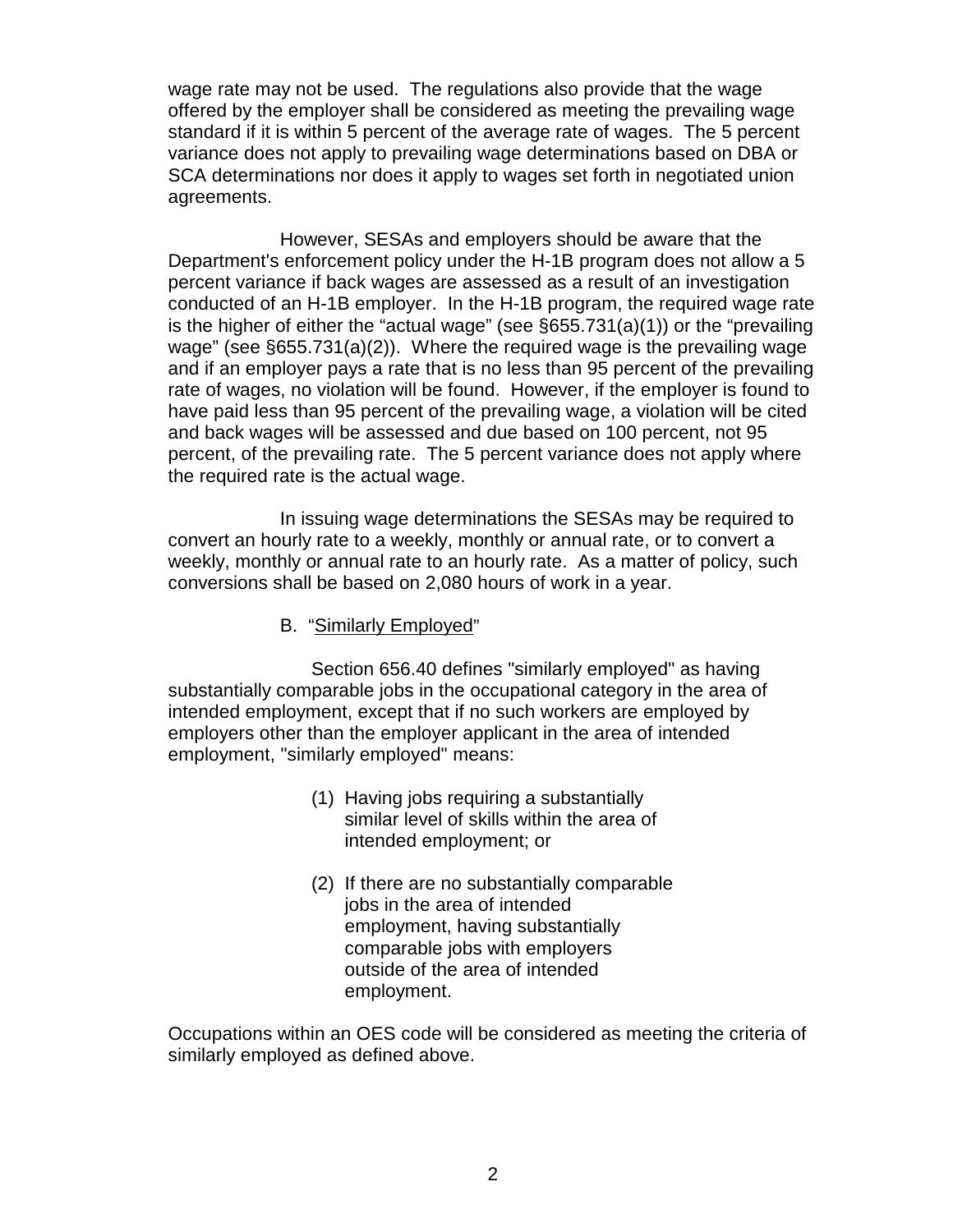#### C. "Area of Intended Employment"

A clear understanding of the definition of "area of intended employment" is necessary to properly implement the regulation at 20 CFR 656.40. The definition of "area of intended employment" at 20 CFR 656.3 states that the:

> *Area of intended employment* means the area within normal commuting distance of the place (address) of intended employment. If the place of intended employment is within a Metropolitan Statistical Area (MSA), any place within the MSA is deemed to be within the normal commuting distance of the place of intended employment.

A determination of the normal commuting distance is not necessary for places of employment within an MSA since any place within an MSA is deemed to be within normal commuting distance. Although not specifically mentioned in the definition of "area of intended employment," any place within a Primary Metropolitan Statistical Area (PMSA) is also deemed to be within normal commuting distance of the place of intended employment, since PMSAs are derived from MSAs. For prevailing wage purposes, however, commuting distance will not be extended to Consolidated Metropolitan Statistical Areas. Counties not within an MSA or PMSA have been combined into "Balance of State" areas within each State. The allocation of the counties into Balance of State areas included consideration of prevailing commuting patterns. Counties within each Balance of State area are, for prevailing wage purposes, within the same area of intended employment.

The same OES wage for the same occupation should be used by the SESA for every location within the MSA, PMSA, or appropriate Balance of State area. In cases of cross-State MSAs/PMSAs, the OES data incorporates survey findings from the entire cross-State area, and will show the same information for all States affected by the cross-State MSA/PMSA.

#### D. Nature of the Job

Under § 656.40, the relevant factors in arriving at a prevailing wage rate are the nature of the job and the geographic locality of the job. In determining the nature of the job, the first order of inquiry is to determine the appropriate occupational classification. The Dictionary of Occupational Titles (DOT) job description that corresponds to the employer's job offer will normally be used to assign to the job the relevant 9-digit DOT code. The relevant DOT code will then be cross walked to an SCA or OES occupational code, as appropriate. If the job opportunity does not exist in the DOT, the SESA should default directly to the relevant SCA or OES occupational code. In the case of combination jobs, *e.g.*, engineer-pilot, the prevailing wage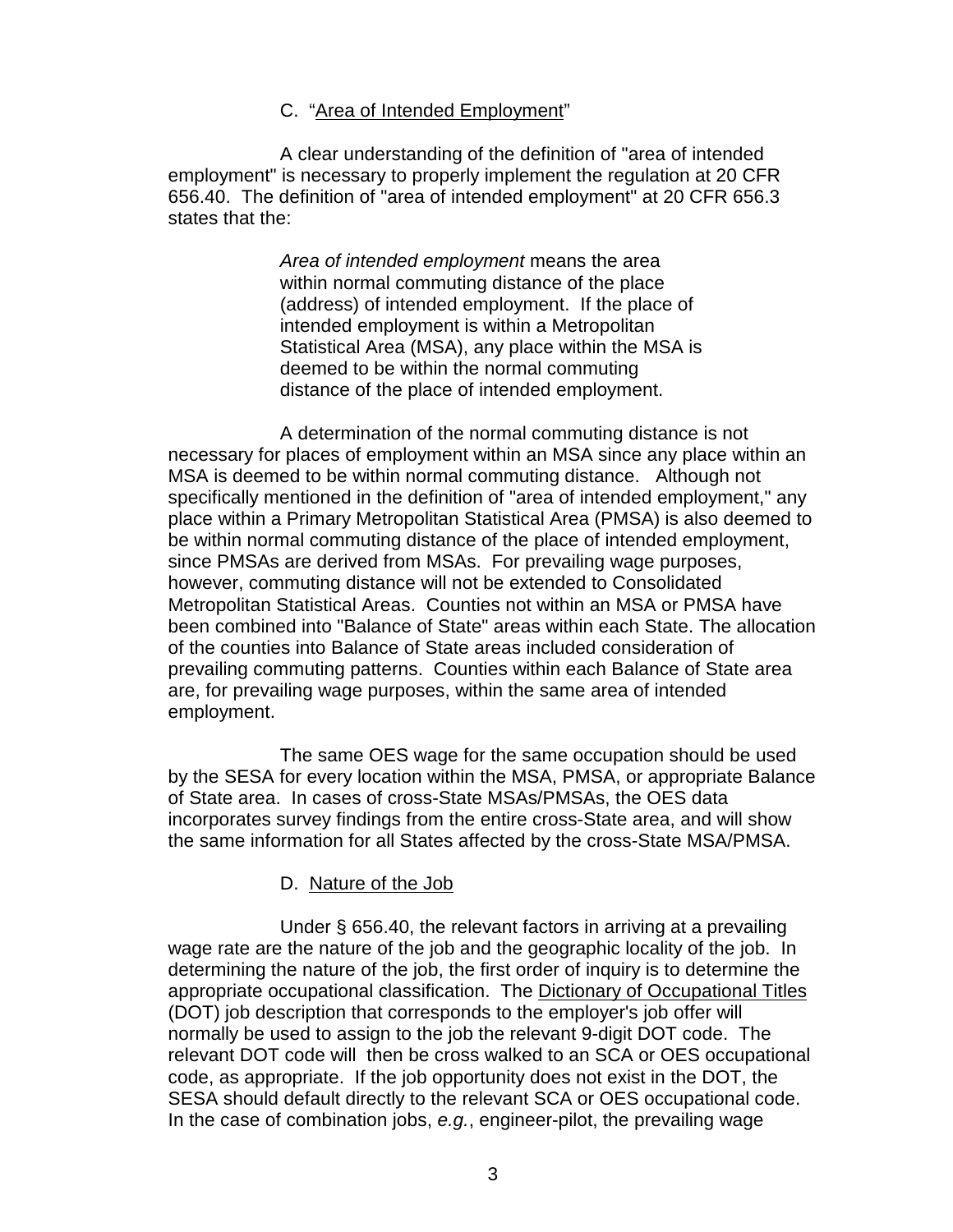determination should be based on the SCA or OES code for the highest paying occupation.

### E. Determining Similar Levels of Skills

In determining which occupational categories in the area of intended employment require levels of skills similar to those involved in the employer's job offer, information contained in the Dictionary of Occupational Titles, the Selected Characteristics of Occupations Defined in the Revised Dictionary of Occupational Titles, and, in particular, the Guide to Occupational Exploration code can be very helpful. If it is necessary to use these guides, the process will lead to a DOT classification which must then be crosswalked to the appropriate SCA or OES code.

### F. Expansion of the Area of Intended Employment

The OES survey data will represent all responding employers in the area of intended employment who employ workers in that OES occupational code. If the OES survey does not include enough responses in that area and occupation to allow BLS to publish the data, the OES system will first default to all MSAs, PMSAs, and Balances of State areas contiguous to the requested area within that State. If this still does not result in publishable data, the system will default to statewide information for that occupation. Because of the size of the sample, it is unlikely this will occur except in very unusual occupations or in small States.

## G. Separate Wage Systems

It cannot be overemphasized that the nature of the employer is not a relevant factor in making prevailing wage determinations. As noted above, the relevant factors are the job and the geographic locality of the job.

It has been determined that the language on pages 122 and 123 of Technical Assistance Guide No. 656 Labor Certifications (TAG) which indicates that an employer may challenge a finding as to the prevailing wage for an occupation, such as school teaching, on the basis that there are separate prevailing wages applicable to employment in public and private schools, is not supportable by the regulation at § 656.40. As stated by the Board of Alien Labor Certification Appeals (BALCA) in *Hathaway Children's Service 91-INA-388, February 4, 1994*, in relevant part, "(t)he underlying purpose of establishing a prevailing wage is to establish a minimum level of wages for workers employed in jobs requiring similar skills and knowledge levels in a particular locality." Factors going to the nature of the employer, such as whether the employer is public or private, profit or nonprofit, large or small, charitable, a religious institution, a job contractor, or a struggling or prosperous firm, do not bear in a significant way on the skills and knowledge levels required and, therefore, are not relevant to determining the prevailing wage for an occupation under the regulations at 20 CFR 656.40. Consequently, OES wage rates are based upon cross-industry surveys.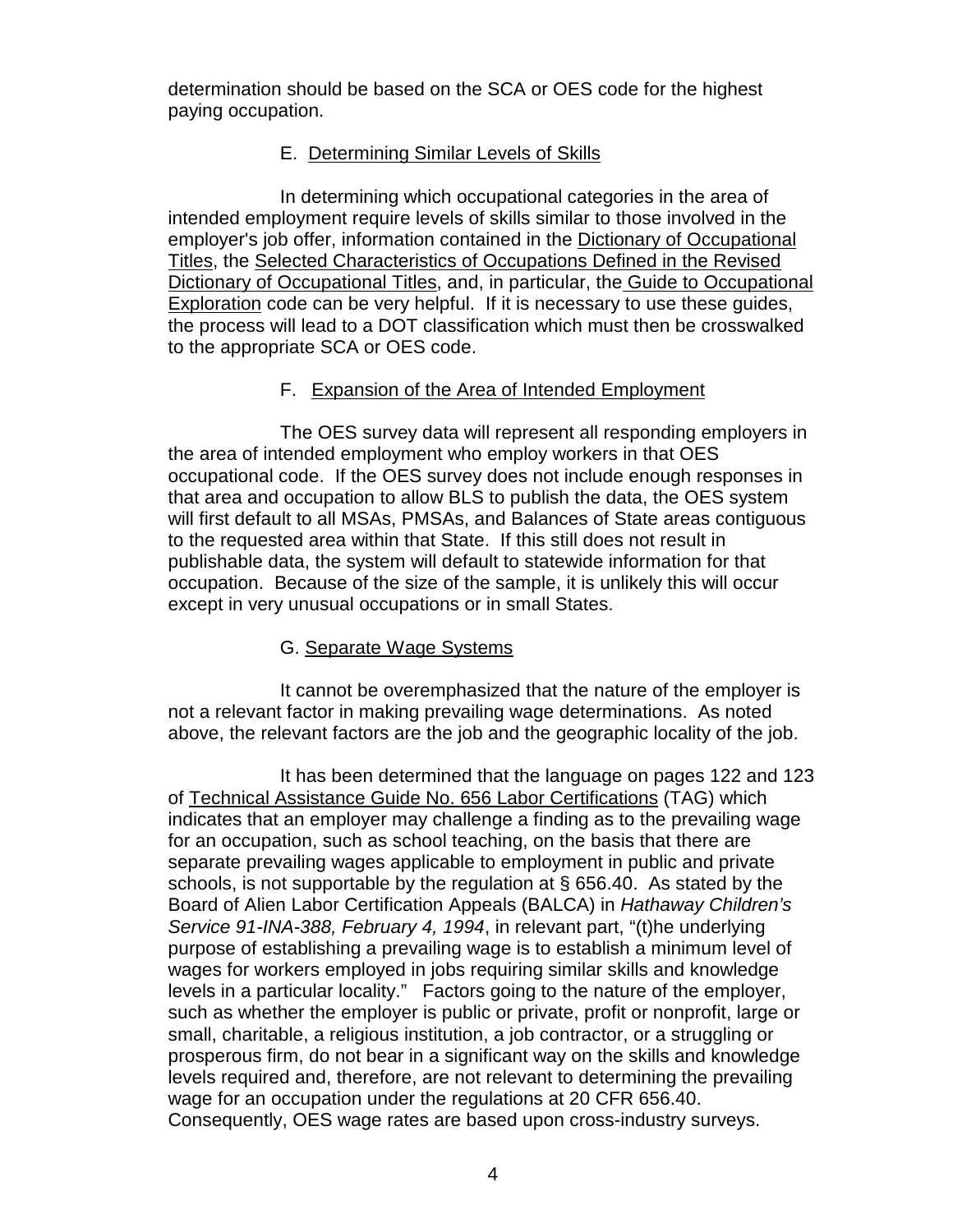#### H. Skill Levels in Wage Determinations

The level of skill required by the employer for the job opportunity is to be considered in making prevailing wage determinations. The OES wage survey will produce two wage levels which distinguish between positions requiring significantly different degrees of skills in the occupation. The SESA will determine which of the two levels in the OES survey is appropriate, *i.e.*, a distinction must be made based on whether or not the job opportunity involved in the employer's job offer requires skills at a level I or a level II, as defined below.

To establish uniformity among SESAs in evaluating surveys and making prevailing wage determinations within the resources available for immigration programs, prevailing wage rates for the skill levels described below should be determined in an occupation when the SESA makes a prevailing wage determination.

1. Level I

Beginning level employees who have a basic understanding of the occupation through education or experience. They perform routine or moderately complex tasks that require limited exercise of judgment and provide experience and familiarization with the employer's methods, practices, and programs. They may assist staff performing tasks requiring skills equivalent to a level II and may perform higher level work for training and developmental purposes. These employees work under close supervision and receive specific instructions on required tasks and results expected. Work is closely monitored and reviewed for accuracy.

2. Level II

Fully competent employees who have sufficient experience in the occupation to plan and conduct work requiring judgment and the independent evaluation, selection, modification and application of standard procedures and techniques. Such employees use advanced skills and diversified knowledge to solve unusual and complex problems. They may supervise or provide direction to staff performing tasks requiring skills equivalent to a level I. These employees receive only technical guidance and their work is reviewed for application of sound judgment and effectiveness in meeting the establishment's procedures and expectations.

If a baccalaureate degree is normally required for entry into the occupation, the wage rate for a job offer in that occupation which requires an advanced degree (Masters or Ph.D.) shall be the rate for workers performing tasks requiring skills at a level II. In this case, the requirement for advanced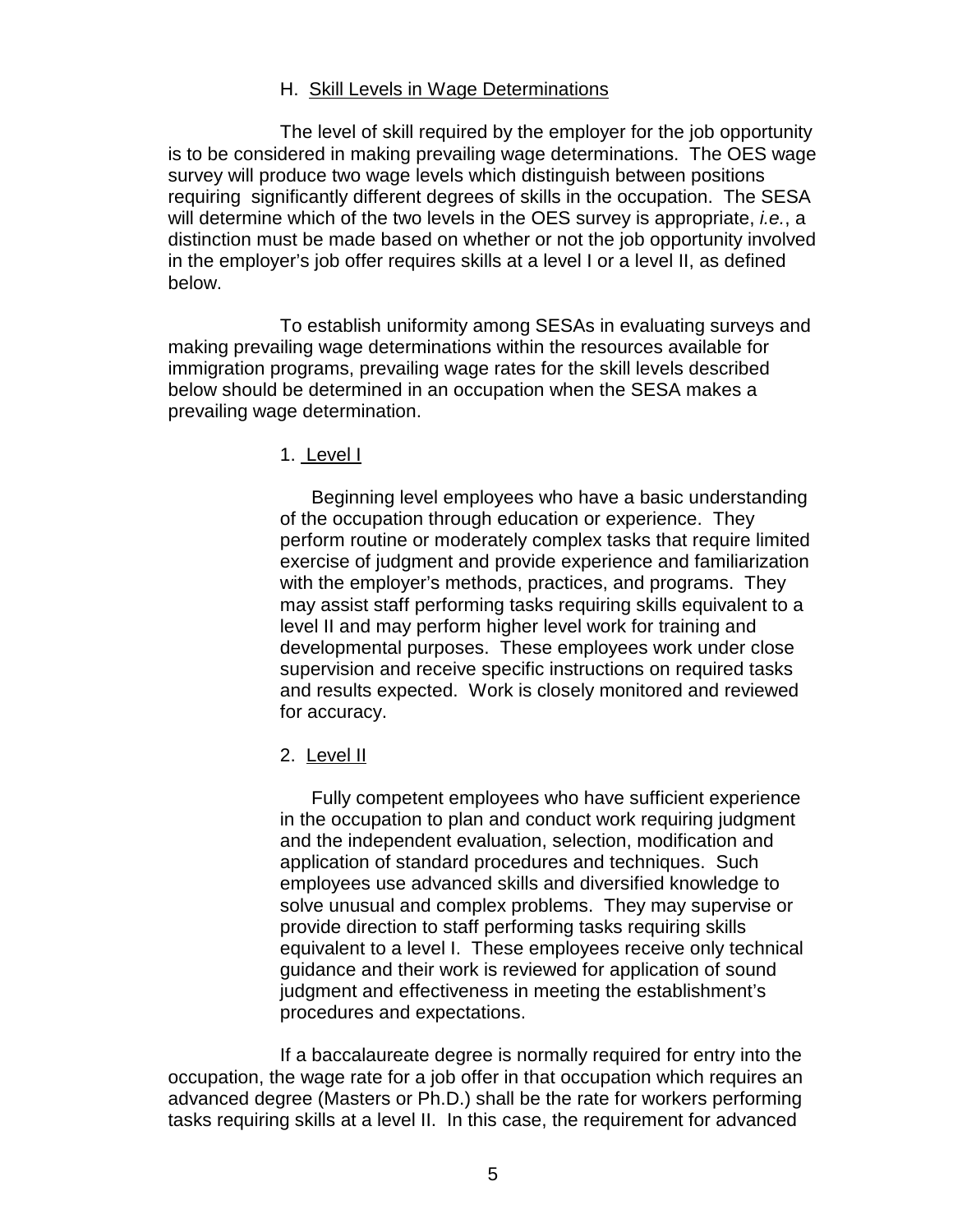education substitutes for the skills required at a level II. Where an advanced degree is normally required for entry into the occupation, the wage rate for a job offer in that occupation which requires such a degree shall be the rate for workers performing tasks requiring skills at a level I, unless there are other requirements contained in the job offer or components thereof which require skills that are at a level II. For example, a job opportunity for a librarian, an occupation for which a Master's degree is normally required for entry into the occupation, would generally be considered to require skills at a level I, unless other requirements in the job offer or components thereof require skills at a level II.

Where State licensure is required for an individual to independently perform all of the duties encompassed by the occupation, such workers shall be considered to be performing work requiring skills at a level II, unless the employer can present sufficient evidence that the alien does not, in fact, independently perform all of the duties encompassed by the occupation.

#### I. Responses to Requests for Wage Determinations

To enable SESAs to provide employers or their representatives accurate wage determinations that take into account the employer's particular job and its requirements, all requests for and responses to wage determinations will be in writing. The requests should specify the employer's title for the job, a brief description of the job duties, the education, training and experience requirements, and any other information deemed necessary by the SESA for case processing or tracking. The name and address of the employer, contact person and telephone number, and the city or county of intended employment, if different from the employer's address, should be indicated.

The SESA's responses shall state the specific wage rate applicable to the employer's job opportunity and indicate the source of such information. The response shall also specify in bold letters that the rate is valid for filing applications and attestations for 90 days from the date of the response.

Responses to requests for a prevailing wage determination should be sent to the employer or its representative in writing in a timely manner, preferably within 14 working days of receipt of the request. If the employer provides to the SESA its own published or privately-funded survey and requests SESA acceptance of the survey's use for prevailing wage purposes, responses to such requests should be sent to the employer or its representative in writing in a timely manner, preferably within 30 working days of the receipt of the request. If the employer's survey is not accepted, the response to the employer shall include the reasons why the survey is not acceptable (*e.g.*, the survey presented only the median wage rate, or the geographic area covered by the survey is broader than that which is necessary to obtain a representative sample), and shall provide the employer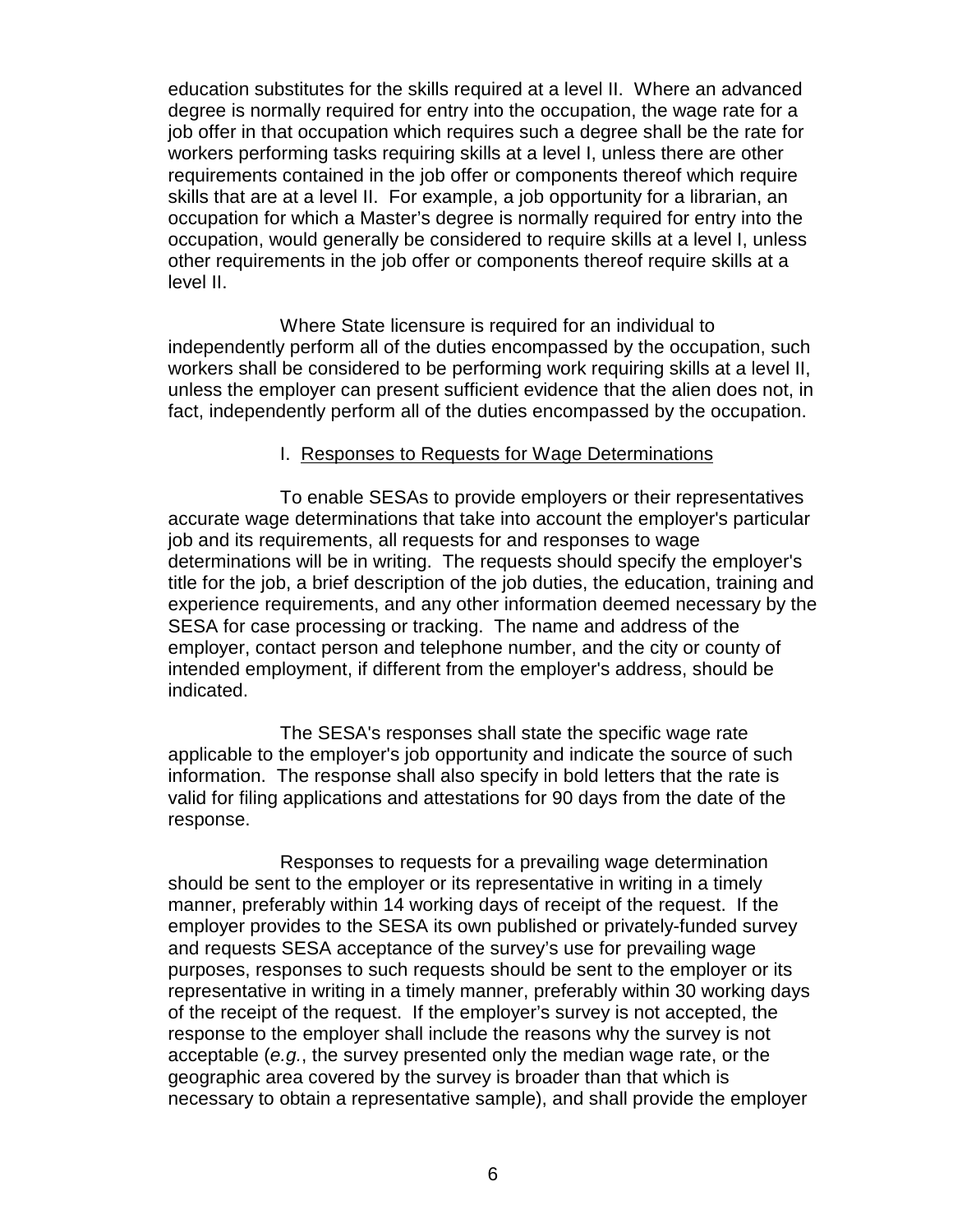with the appropriate prevailing wage rate as derived from the SCA or OES survey data, as appropriate.

Lastly, it is important to note that §656.40(c) provides that a prevailing wage determination for labor certification [or labor condition application] purposes shall not permit an employer to pay a wage lower than that required under any other Federal, State, or local law. For example, if the OES wage rate is lower than the Federal, State, or local minimum wage, the response to the employer's request should indicate that the employer must offer at least the minimum wage provided by Federal, State, or local law, whichever is higher. Since the OES wage data is collected in the year prior to the data being available to the SESA, this may occur in some instances.

#### J. Use of Employer-Provided Published Wage Surveys or Employer-Conducted Surveys

In determining prevailing wage rates in the absence of a wage determination issued pursuant to the DBA, the SCA, or an applicable wage rate from a collective bargaining agreement, the SESA shall consider wage data that has been furnished by the employer, *i.e.*, wage data contained in a published wage survey that has been provided by the employer, or wage data contained in a survey that has been conducted or funded by the employer. The use of such employer-provided wage data is an employer option. However, if an employer wishes to use alternative wage data, it will be incumbent upon the employer to make a showing that the survey or other wage data meet the criteria outlined below. In all cases where an employer submits a survey or other wage data for which it seeks acceptance, the employer must provide the SESA with enough information about the survey methodolgy (e.g., sample frame size and source, sample selection procedures, survey job descriptions) to allow the SESA to make a determination with regard to the adequacy of the data provided and its adherence to these criteria. If the employer does not present sufficient information with its request, the SESA shall request such additional information from the employer as may be necessary to make the determination. Information from employers that consists merely of speculation, subjective impressions, or pleas that it cannot afford to pay the prevailing wage rate determined by the SESA cannot be taken into consideration in making a wage determination.

- (1) The data upon which the survey was based must have been collected within 24 months of the publication date of the survey or, if the employer itself conducted the survey, within 24 months of the date the employer submits the survey to the SESA.
- (2) If the employer submits a published survey, it must have been published within the last 24 months and it must be the most current edition of the survey with wage data that meet the criteria under this section.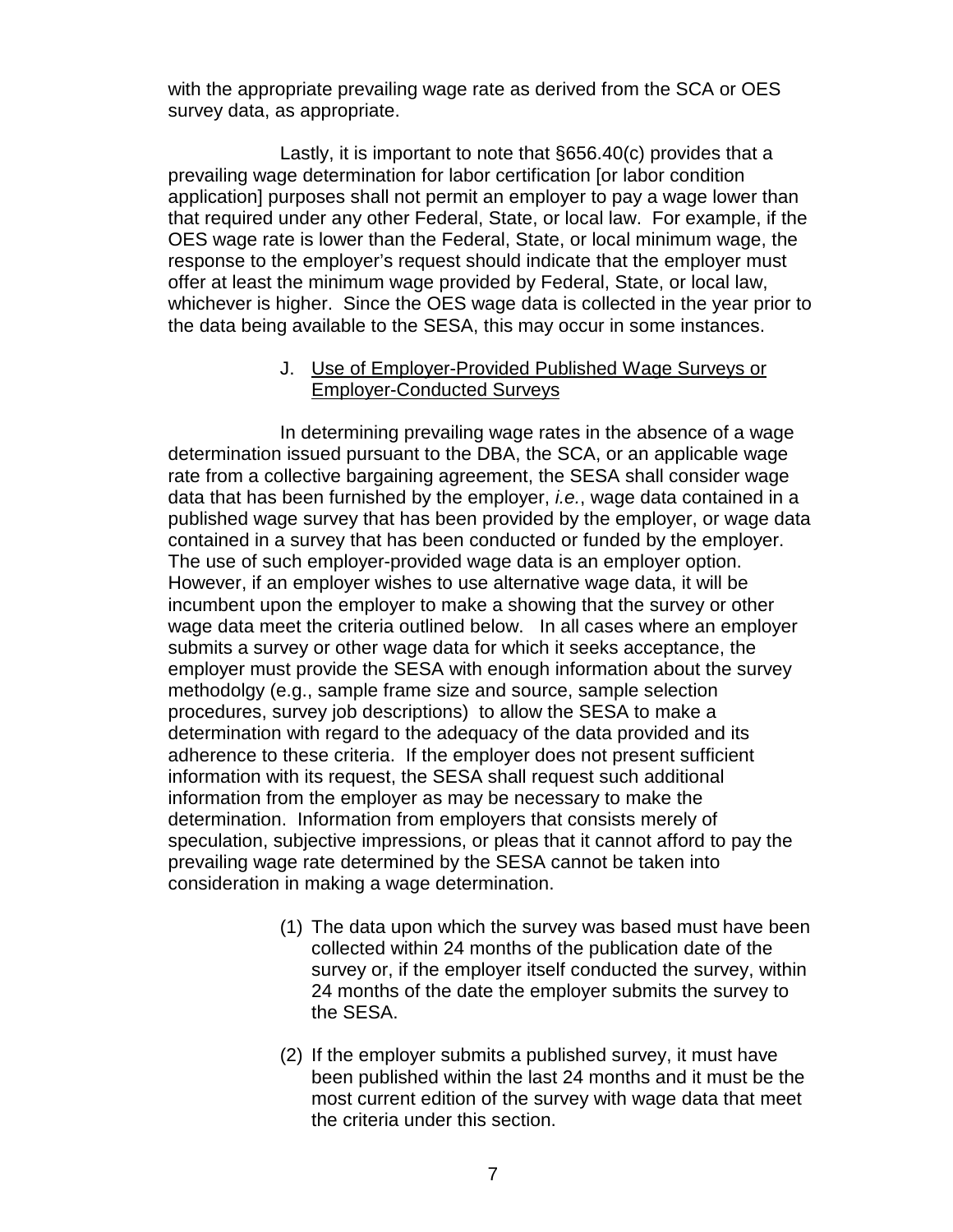- (3) The survey or other wage data must reflect the area of intended employment. A valid arithmetic mean for an area larger than an OES wage area, whether an MSA, PMSA, or an OES Balance of State area, may only be used if there are not sufficient workers in the specific occupational classification relevant to the employer's job opportunity in the area of intended employment. However, the area of intended employment should not be expanded beyond that which is necessary to produce a representative sample. In all cases where an area that is larger than an OES wage area is used, the employer must establish that there were not sufficient workers in the area of intended employment, thus necessitating the expansion of the area surveyed.
- (4) The job description applicable to the employer's survey or other wage data must be an adequate match with the job description contained in the employer's request for acceptance to use the survey or other wage data for prevailing wage purposes. Published wage surveys may not always present an arithmetic mean for job opportunities requiring skills at a level I and level II. In such instances, the arithmetic mean contained in the published survey that most closely conforms with the employer's job opportunity should be used as the basis for the prevailing wage determination. The job description submitted on the request for acceptance of an employer-provided survey or other wage data will be used in determining the appropriate level of skill to be applied.
- (5) The wage data must have been collected across industries that employ workers in the occupation.
- (6) The survey or other wage data must provide an arithmetic mean (weighted average) of wages for workers in the appropriate occupational classification in the area of intended employment. In all cases where an employer provides the SESA with wage data for which it seeks acceptance, measures of central tendency other than the arithmetic mean, such as the median or modal wage rates, cannot be used as the basis for the prevailing wage determination.
- (7) In all cases where an employer provides the SESA with a survey or other wage data for which it seeks acceptance, the employer must include the methodolgy used for the survey to show that it is reasonable and consistent with recognized statistical standards and principles in producing a prevailing wage (*e.g.*, contains a representative sample), including its